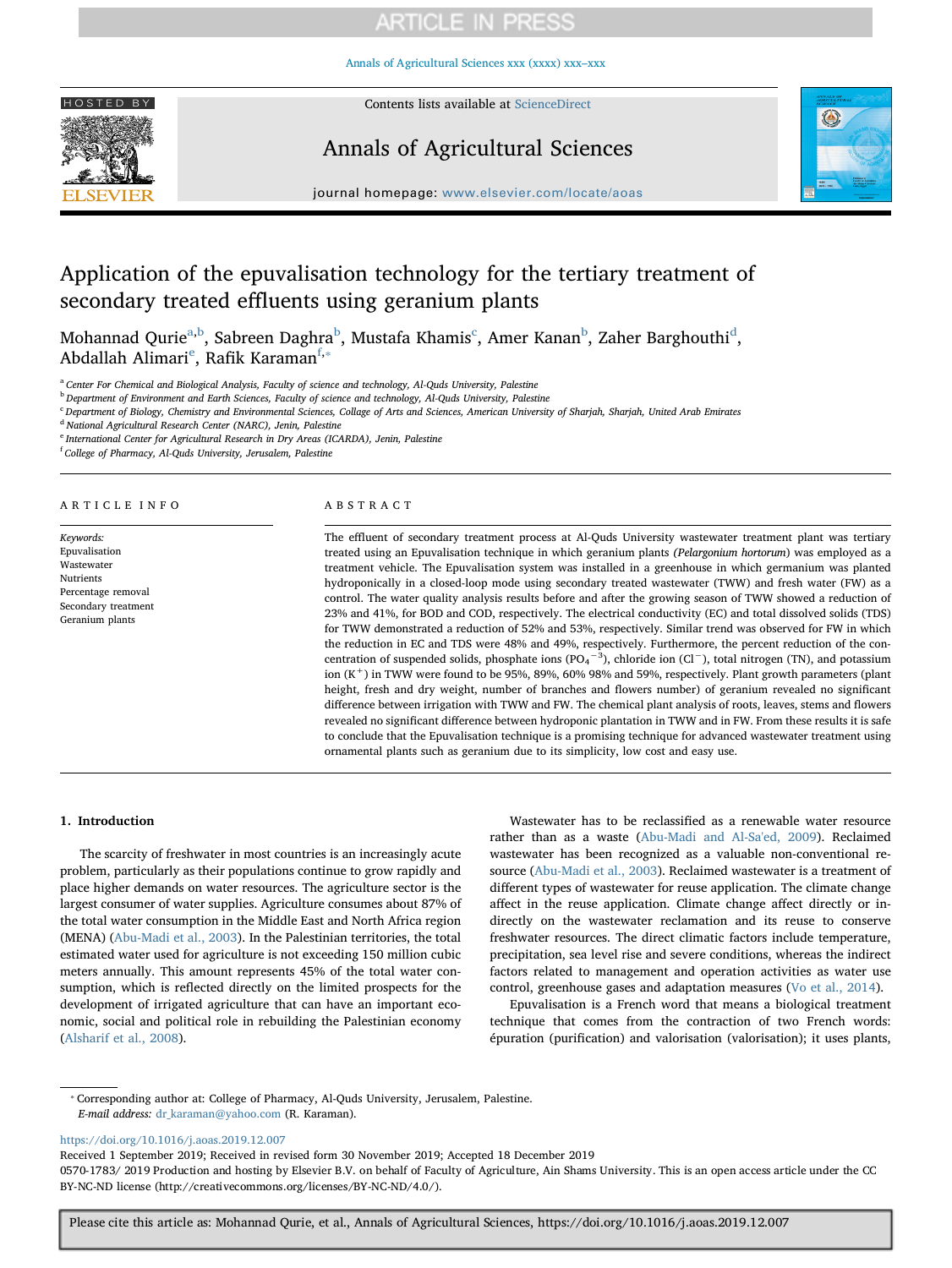not only to purify water but also for the growth and production of these plants. The plants roots act as a physical filter which holds the suspended matters. Epuvalisation has been applied with ample success in many Mediterranean countries and in Belgium as a tertiary purification process of secondary treated effluent utilizing different plants ([Qurie](#page-5-3) [et al., 2019](#page-5-3); [Qurie et al., 2013\)](#page-5-4). The technique was applied for treated wastewater ([Papadopoulos et al., 2007\)](#page-5-5). In addition, it was used for Sr/ Cs in wastewater treatment ([Tang et al., 2012\)](#page-6-1).

This technique consists of hydroponic plantation in channels. The wastewater flows into the channels and keeping a direct contact with the plants' roots ([Hyden, 2006\)](#page-5-6). The roots are utilized as bio-filters and adsorbents for the removal of nitrogen, phosphorus and other macronutrients. In addition, toxic elements and salts can be removed from wastewater (WW) by an accumulation into the plant tissues. The system mechanism consists of gravitational effluent flowing through open channels to keep the water well aerated. The channels host the plant roots not only for water absorption purposes but for trickling and biological filter functions as well [\(Qurie et al., 2013](#page-5-4)).

The roots play a dominant role in taking up the nutrients, thus decreasing the total dissolved solids, which includes nitrogen and phosphorus. This technique can be operated in closed or open loop modes. The open loop system is less efficient in the removal of nutrients and salinity due to minimal contact time, while the closed loop system is more efficient because of a relatively longer retention time [\(Qurie et al.,](#page-5-3) [2019\)](#page-5-3).

The system can also produce two valuables, water and plant valorization. Water valorization which is the complementary treatment can make the water suitable for non-restrictive irrigation and plants valorization in which the system will produce. Valuable plants (ornamentals); seed; animal feeding under given and strict conditions regarding toxic compounds such as heavy metals or any other compounds that could enter the food chain ([Rababah and Al-Shuha, 2009\)](#page-5-7). In our lab, we have investigated the Rosemary plant using the same technique and same water type. The results emerged from this study demonstrated a good adaptation with increasing rate of all plant growth parameters ([Qurie et al., 2019](#page-5-3)). The technique was applicable using brine water for Basillicum irrigation which highly adapted in brine water and biomass production ([Qurie et al., 2013](#page-5-4)).

The aim of this experiment was to investigate the ability of geranium plants (Pelargonium hortorum) to purify a secondary treated wastewater using Epuvalisation technique in greenhouse environment. The main objectives of this study were to plant geranium plants (Pelargonium hortorum) in epuvalisation system using secondary treated wastewater and fresh water and to determine the plant growth parameters and plant tissue analysis during and at the end of the seasons. The physical, chemical and biological analysis for influents and effluents of both secondary treated wastewater and fresh water as blank are determined during the study period. Comparison of the plan parameters between the two irrigation systems is used as a tool to determine the efficiency of the use of secondary treated wastewater in epuvalisation system.

#### 2. Material and methods

#### 2.1. Epuvalisation design and expriements

The experiment was conducted at Al-Quds university campus- five kilometers from Jerusalem. The Epuvalisation system was installed near Al-Quds University wastewater treatment plant (AUWWTP) to host geranium plants. The effluent of a secondary treated wastewater of AUWWTP was applied in this experiment in addition to FW as a control ([Qurie et al., 2013;](#page-5-4) [Qurie et al., 2019](#page-5-3)).

The Epuvalisation system at Al-Quds University is represented in [Fig. 1](#page-2-0) which is composed of two equivalent sections; one is used for irrigation with secondary treatment wastewater as hydroponic system and the other for fresh water as a control. Each system consists of two 0.5  $m<sup>3</sup>$  storage tanks (one for influent and the other for effluent) and four cropping channels. For each system, the influent tank is placed one meter higher than the Epuvalisation tracks to allow water to flow by gravity through four channels. Each channel (made of galvanized metal) is 3 m long, 0.45 m wide and 0.14 m depth where the height of the water in the channels is 0.11 m. The four channels were placed consecutively with 0.1 m height difference between each channel. The slope of each channel is about 1%–1.5%. The effluent storage tank is located under the channel placed in the bottom. The effluent was continuously pumped to the influent tank in close cycle. To enhance the dissolution of oxygen, the channels were continuously aerated by air pump using thin aeration plastic pipes.

#### 2.2. Plant selection

Ornamental plants were selected for hydroponic treatment using secondary treated wastewater. The selection depends on the adaptation and survival of the plant in water media, rooting must be composed of fine rootlets "hairy roots" with no tap roots to increase the absorption area of nutrients and the ability for regeneration to ensure plant replacement. In this experiment, geranium was selected as an epuvalization plant, since it satisfies the above requirements. The Geranium (Pelargonium) plant is a perennial herb that belongs to the Geraniaceae family which was selected for experimentation because of it contains high levels of essential oil that is widely used in the perfumery, cosmetic, and aromatherapy industries ([Rajeswara Rao et al., 1996\)](#page-5-8).

Geranium young plants were planted in open channels of secondary treated wastewater and fresh water as a control which were supplied with additional nutrients (nitrogen, potassium, phosphorus, magnesium, and iron). Nutrients were periodically added to the influent tanks of both secondary treated wastewater and freshwater using 5.0, 4.0, 1.0, 0.8, 0.7, 0.5 mM of total nitrogen, total potassium, calcium, phosphorus, magnesium, and iron, respectively, using the following chemicals: K<sub>2</sub>SO<sub>4</sub>, KCl, KNO<sub>3</sub>, Ca(NO<sub>3</sub>)<sub>2</sub>·4H<sub>2</sub>O, NH<sub>4</sub>NO<sub>3</sub>, KH<sub>2</sub>PO<sub>4</sub>, MgSO<sub>4</sub>·7H<sub>2</sub>O, Fe-Na EDTA. Micronutrients were added in adequate amounts (μM): 2.97 MnCl<sub>2</sub>·4H<sub>2</sub>O, 1.24 ZnCl<sub>2</sub>, 0.66 CuCl<sub>2</sub>·2H<sub>2</sub>O, 24.75  $H_3BO_3$ , 0.083 (NH<sub>4</sub>)6 Mo<sub>7</sub>O<sub>24</sub>·4H<sub>2</sub>O, and 0.0413 NiCl<sub>2</sub>([Ng et al., 2008](#page-5-9); [Khalid, 2009](#page-5-10)) every 10 days.

#### 2.3. Experimental process

Adaptation stage with fresh water and fertilizers was the first stage of the experiment. Aeration stage was conjugated with the process for 6 h continuously everyday by using a timer. Plants were planted at 0.25 m distance from each other to permit roots to develop in a sufficient volume for geranium plants. Irrigation with secondary treated wastewater including fertilizers was the second stage where FW was used as a control. Closed loop was used for each cycle with period time extended to 10 days.

#### 2.4. Water quality analysis

The water quality was frequently tested for different samples of influent and effluent at the initial and final stage of the cycle to evaluate the treatment process for fresh water and secondary treated waste water. Standard water and wastewater examination methods were used for water quality analysis ([Eaton et al., 2005\)](#page-5-11).

#### 2.5. Plants tissue analysis

At the end of the experiment, the plants were harvested and separated into roots, leaves and stems and then dried in the air. The dried samples were used for chemical plant tissue analysis. The chemical analysis included total nitrogen, total phosphorus, sodium, chloride and potassium. A standard method for soil and plant analysis was used for chemical plant analysis ([Gericke and Kurmies, 1952;](#page-5-12) [Seale, 1984](#page-6-2); [Ryan](#page-6-3)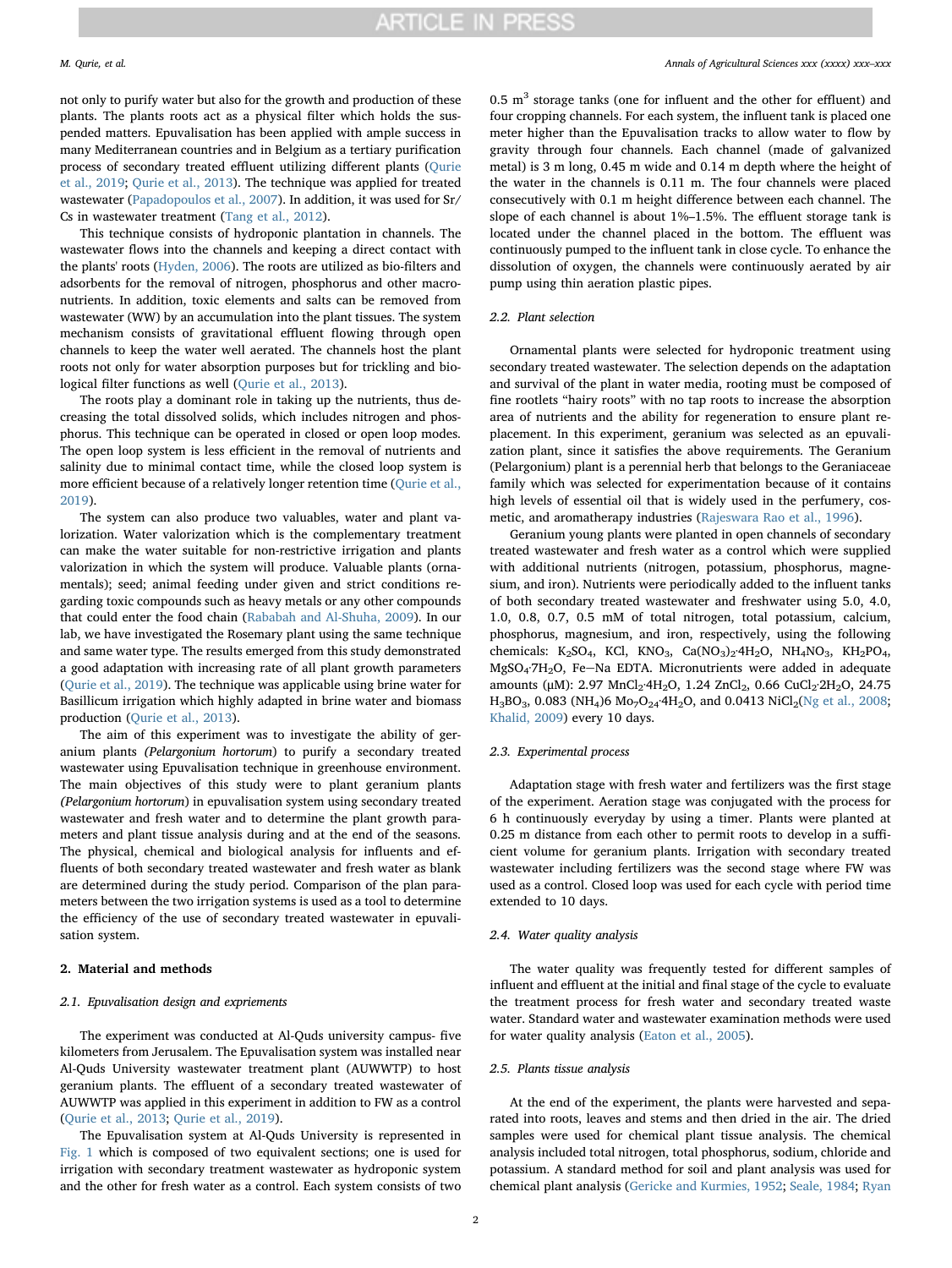<span id="page-2-0"></span>

Fig. 1. Graphical design for Epuvalisation system and its channels.

#### <span id="page-2-1"></span>Table 1

Chemical, physical and biological parameters for secondary treated wastewater from Al-Quds wastewater treatment plant and fresh water (FW) without fertilizers.

| Parameter                                           | <b>FW</b>    | TWW           |
|-----------------------------------------------------|--------------|---------------|
| pH                                                  | $7.3 \pm 0$  | 7.4 $\pm$ 0.3 |
| EC $(\mu S/cm)$                                     | $563 \pm 15$ | $1177 \pm 6$  |
| TDS $(mg-1)$                                        | $277 \pm 6$  | $587 \pm 6$   |
| SS $(mg-1)$                                         | $0 \pm 0$    | $79 \pm 0$    |
| Turbidity $(mgL^{-1})$                              | $0 \pm 0$    | $125 \pm 2$   |
| $COD$ $(mg-1)$                                      | $39 \pm 5$   | $182 \pm 2$   |
| $BOD$ (mg·L <sup>-1</sup> )                         | $16 \pm 2$   | $107 \pm 5$   |
| $Mg^{2+}$ (mg·L <sup>-1</sup> )                     | $18 \pm 0$   | $13 \pm 1$    |
| $Ca^{2+}$ (mg·L <sup>-1</sup> )                     | $36 \pm 0$   | $68 + 2$      |
| $K^+$ (mg·L <sup>-1</sup> )                         | $2.5 \pm 0$  | $25 \pm 0.5$  |
| $Na^+$ (mg·L <sup>-1</sup> )                        | $60 \pm 0$   | $154 \pm 0$   |
| TN as $NH^{4+}$ and $NO^{3-}$ (mg L <sup>-1</sup> ) | $0 \pm 0$    | $24 \pm 0$    |
| $PO_4^{3-}$ (mg·L <sup>-1</sup> )                   | $0 \pm 0$    | $11 + 0$      |
| $Cl^{-}$ (mg·L <sup>-1</sup> )                      | $80 \pm 0$   | $186 \pm 0$   |

#### [et al., 1996](#page-6-3)).

#### 2.6. Plant growth parameters

During the progress of the experiment, the plant growth parameters (plant height, fresh weight, dry weight, branches number and flowers number) were measured for all plant samples. At the end of the season,

<span id="page-2-3"></span>

Fig. 2. Variation of EC with time (days) using TWW as compared to FW. Both treatments contained the same quantity of macro and micronutrients.

plants were collected for fresh biomass measurements. Then, they dried and weighted for dry biomass measurements.

#### 3. Results and discussion

The biological treatment effluent (secondary treated wastewater) from wastewater treatment plant at Al-Quds University was used for the hydroponic plantation of geranium plants together with plantation in FW as a control. Water quality parameters, plant growth parameters

#### <span id="page-2-2"></span>Table 2

Physical and chemical quality of hydroponic recycled water after 10 days of Epuvalisation treatment using FW and TWW. (Mean values  $\pm$  standard deviations).

|                                                     |               |             |             | $\tilde{}$    |              |             |
|-----------------------------------------------------|---------------|-------------|-------------|---------------|--------------|-------------|
| Parameter                                           | <b>FW</b>     |             | Removal (%) | TWW           |              | Removal (%) |
|                                                     | Influent      | Effluent    |             | Influent      | Effluent     |             |
| pH                                                  | 7.4 $\pm$ 1   | $8.4 \pm 0$ |             | $7.3 \pm 1$   | $6.0 \pm 0$  |             |
| EC $(\mu S \cdot cm^{-1})$                          | $1257 \pm 12$ | $650 \pm 0$ | 48          | $2106 \pm 12$ | $1003 \pm 6$ | 52          |
| TDS $(mg-1)$                                        | $627 \pm 6$   | $320 \pm 0$ | 49          | $1053 \pm 6$  | $500 \pm 0$  | 53          |
| SS $(mg.L^{-1})$                                    | $2.4 \pm 3$   | $2 \pm 0$   | 17          | $81 \pm 36$   | $4 \pm 0$    | 95          |
| TUR (NTU)                                           | $7 \pm 10$    | $5.5 \pm 4$ | 21          | $117 \pm 57$  | $7 \pm 0$    | 94          |
| $COD$ (mg $L^{-1}$ )                                | $188 \pm 16$  | $63 \pm 21$ | 67          | $282 \pm 4$   | $167 \pm 4$  | 41          |
| $BOD$ (mg·L <sup>-1</sup> )                         | $43 \pm 10$   | $33 \pm 1$  | 23          | $71 \pm 21$   | $55 \pm 3$   | 23          |
| $Mg^{2+}$ (mg·L <sup>-1</sup> )                     | $13.5 \pm 1$  | $3 \pm 0$   | 78          | $19 \pm 5$    | $14 \pm 3$   | 26          |
| $Ca^{2+} (mgL^{-1})$                                | $124 \pm 1$   | $72 \pm 13$ | 42          | $151 \pm 0$   | $99 \pm 0$   | 34          |
| $K^+$ (mg·L <sup>-1</sup> )                         | $38 \pm 43$   | $10 \pm 0$  | 74          | $43 \pm 26$   | $14 \pm 2$   | 59          |
| $Na^+$ (mg·L <sup>-1</sup> )                        | $70 \pm 4$    | $28 \pm 2$  | 60          | $138 \pm 3$   | $129 \pm 12$ | 7           |
| $PO_4^{3-}$ (mg·L <sup>-1</sup> )                   | $39 \pm 0$    | $0 \pm 0$   | 100         | $61 \pm 2$    | $7 \pm 1$    | 89          |
| $Cl-mg-1$                                           | $62 \pm 26$   | 39<br>± 6   | 37          | $89 \pm 88$   | $36 \pm 26$  | 60          |
| TN as $NH^{4+}$ and $NO^{3-}$ (mg L <sup>-1</sup> ) | $4.4 \pm 0$   | $0 \pm 0$   | 100         | $24 \pm 0$    | $0.4 \pm 0$  | 98          |
|                                                     |               |             |             |               |              |             |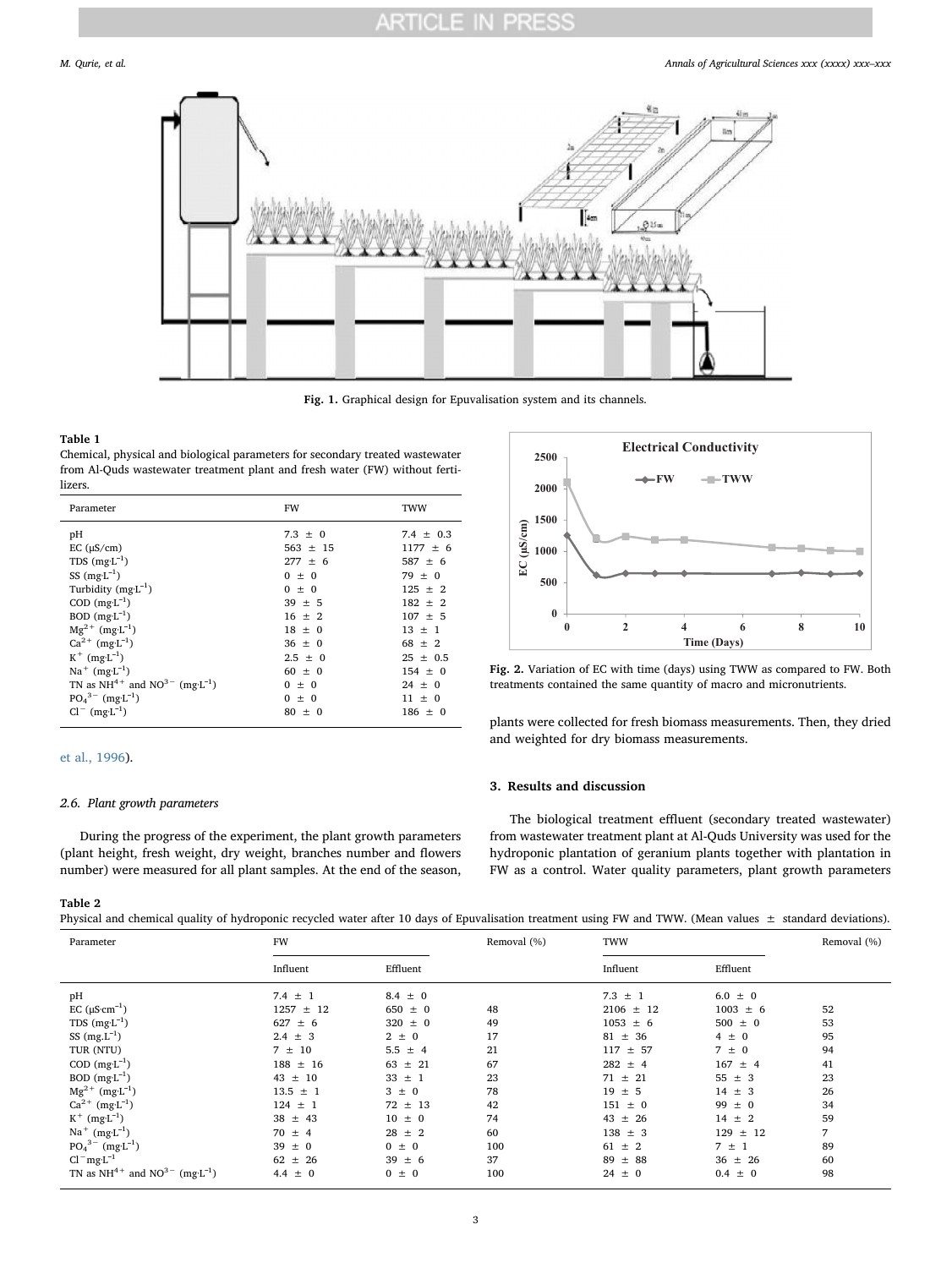

Fig. 3. Variation of TDS with time (days) using TWW as compared to FW. Both treatments contained the same quantity of macro and micronutrients.

and chemical plant tissue analysis were monitored and are discussed below.

#### 3.1. Water quality

The chemical, physical and biological characteristics of the secondary treated wastewater (TWW) and fresh water (FW) as sources for the epuvalization system without fertilizers are presented in [Table 1](#page-2-1).

Fertilizers were added to both TWW and FW as described in the experimental section. Chemical and biological analysis of the water quality for both systems in the beginning of irrigation experiment was conducted right after fertigation and at the end of 10 days of the growing season [\(Table 2](#page-2-2)). Inspection of [Table 2](#page-2-2) reveals that the percentage removal of BOD is 23% for both plantation in TWW and FW, whereas, the percentage removal of EC is 48% and 52% for plantation in FW and TWW, respectively. The percentage removal in TDS is 49% and 53%, for plantation in TWW and FW, respectively. Furthermore, the percentage removal of SS,  $PO_4^{-3}$ , Cl<sup>-</sup>, TN and K<sup>+</sup> in plantation in TWW are 95%, 89%, 60%, 98% and 59%, respectively. These results could be explained on the bases of the uptake and decomposition of fertilizers and organic compound by the plant roots. It should be noted that fertilizers are needed to be optimized for a particular plant. It was reported in the literature, that the addition of 120 ppm N produced fewer flowers than the addition of 60 ppm in flower cultivation N, showing that in the addition of fertilizer above 60 ppm N had a negative effect on flower production ([Qurie et al., 2013\)](#page-5-4).

The decrease in the concentration of phosphate ions in TWW was

<span id="page-3-0"></span>Table 3

Physical and chemical quality of hydroponic recycled water after 10 days of Epuvalisation treatment using TWW as compared to FW during the same period. Mean values ± standard deviations (SD).

| Influent<br>Effluent<br>Influent<br>Effluent<br>pH<br>$7.5 \pm 1$<br>$6.9 \pm 0$<br>$8.4 \pm 0$<br>$6.4 \pm 0$<br>EC $\mu$ S·cm <sup>-1</sup><br>$1027 \pm 6$<br>$1560 \pm 0$<br>$970 \pm 0$<br>$625 \pm 7$<br>39 | 38<br>39 |
|-------------------------------------------------------------------------------------------------------------------------------------------------------------------------------------------------------------------|----------|
|                                                                                                                                                                                                                   |          |
|                                                                                                                                                                                                                   |          |
|                                                                                                                                                                                                                   |          |
| TDS $mg L^{-1}$<br>$510 \pm 0$<br>$310 \pm 0$<br>39<br>$780 \pm 0$<br>$480 \pm 0$                                                                                                                                 |          |
| SS $mg L^{-1}$<br>$13 \pm 1$<br>100<br>$78 \pm 2$<br>$0 \pm 0$<br>$0 \pm 0$                                                                                                                                       | 100      |
| TUR NTU<br>$13 \pm 12$<br>$6.5 \pm 1$<br>50<br>$114 \pm 3$<br>$4 \pm 3$                                                                                                                                           | 97       |
| COD mg $L^{-1}$<br>$108 \pm 0$<br>$64 \pm 0$<br>$131 \pm 13$<br>41<br>$54 \pm 7$                                                                                                                                  | 59       |
| BOD $mg L^{-1}$<br>$27 \pm$<br>$43 \pm 6$<br>$31 \pm 0$<br>28<br>$67 \pm 11$                                                                                                                                      | 60       |
| $Mg^{+2}$ mg·L <sup>-1</sup><br>$26 \pm 1$<br>$24 \pm 2$<br>$19 \pm 0$<br>$29 \pm 4$<br>10                                                                                                                        | 23       |
| $Ca+2$ mg·L <sup>-1</sup><br>$95 \pm 59$<br>$79 \pm 25$<br>17<br>$126 \pm 57$<br>$98 \pm 2$                                                                                                                       | 22       |
| $K^+$ mg·L <sup>-1</sup><br>$138 \pm 87$<br>$78 \pm 32$<br>23<br>$167 \pm 88$<br>$100 \pm 0$                                                                                                                      | 40       |
| $\mathrm{Na}^+\mathrm{mg}\cdot\mathrm{L}^{-1}$<br>22<br>$162 \pm 5$<br>$87 \pm 9$<br>$68 \pm 9$<br>$170 \pm 11$                                                                                                   | 5        |
| $PO_4^{3-}$ mg·L <sup>-1</sup><br>$47 \pm 0$<br>$10 \pm 0$<br>$35 \pm 0$<br>$0.2 \pm 0$<br>99                                                                                                                     | 79       |
| $Cl^{-}$ mg·L <sup>-1</sup><br>$155 \pm 6$<br>$93 \pm 19$<br>$80 \pm 13$<br>14<br>$191 \pm 19$                                                                                                                    | 19       |
| TN as $NH^{4+}$ and $NO^{3-}$ mg·L <sup>-1</sup><br>$2.1 \pm 0$<br>$0.1 \pm 0.0$<br>$7 \pm 2$<br>$0.2 \pm 0$                                                                                                      | 97       |
| $FC$ (cuf/ml)<br>0<br>10,500<br>$\mathbf{0}$<br>0                                                                                                                                                                 | 100      |
| $\mathbf{0}$<br>$TC$ (cfu/ml)<br>$\mathbf{0}$<br>13,500<br>$\mathbf{0}$                                                                                                                                           | 100      |

<span id="page-3-1"></span>

Fig. 4. Variation of geranium height (cm) during season of the Epuvalisation experiment which irrigated with both types of water, TWW and FW.

<span id="page-3-2"></span>

Fig. 5. Variation of geranium plant weight in fresh and dry condition in grams (g) after the end of plantation period using TWW and FW.

larger than that in FW. This result indicates that the initial concentration of phosphate ions in FW was below the needed values for the growing season, whereas its initial concentration in TWW was in excess of 7 ppm. This translate to a percentage removal of 100% and 89% in FW and TWW, respectively, which are much higher than those reported in the literature (37%) for the planation of different vegetables, flower, tress and hirb [\(Haddad and Mizyed, 2011\)](#page-5-13).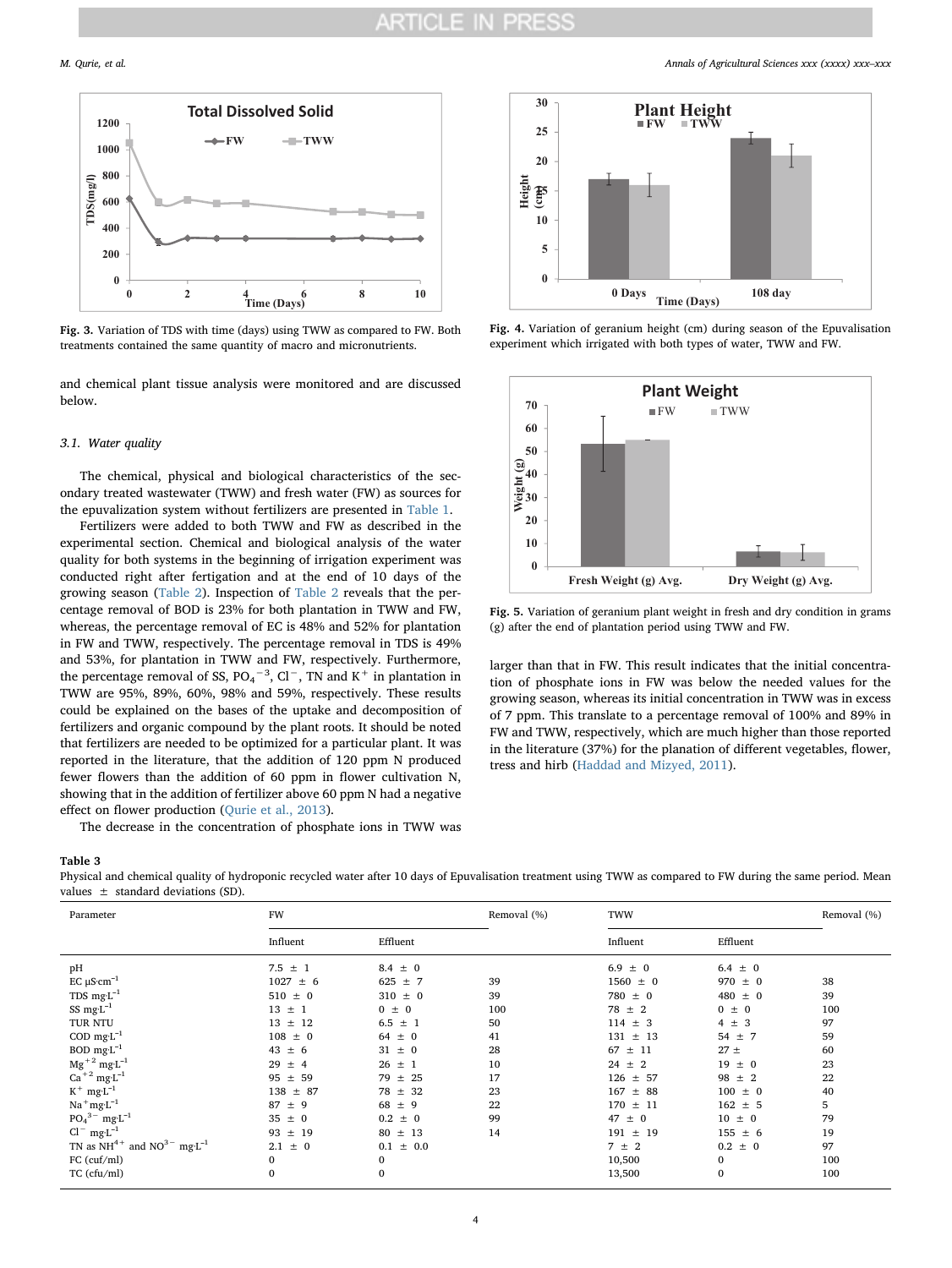<span id="page-4-0"></span>

Fig. 6. Variation of geranium branch number during the epuvalisation experiment using TWW and FW.



Fig. 7. Variation of geranium flower number during the epuvalisation experiment using TWW and FW.

<span id="page-4-1"></span>

Fig. 8. Variation of nutrients content of geranium roots after 10 weeks of epuvalisation experiment using TWW as compared to FW. (Mean values  $\pm$ standard deviations (SD) of three replicates).

#### 3.2. Continuous monitoring of EC and TDS during the first closed cycle

[Figs. 2 and 3](#page-2-3) summarize the variation of EC and TDS with time during the first cycle of 10 days for both plantations in FW and TWW, respectively. On the first day from the beginning of the hydroponic cycle, two doses of the same quantity of fertilizers were added to both tanks containing TWW and FW. A gradual decreasing of EC and TDS values are observed during the monitoring period. In the first irrigation cycle of plants the EC didn't decrease in high ratio due to the plant adaption stage and biomass of young plants. This reduction of advanced cycles can be attributed to the plant uptake of various nutrients. For TWW, the EC started at 2106 μs·cm $^{\text{-1}}$  and reduced to 1003 μs·cm $^{\text{-1}}$  at the end of the cycle with a percentage removal of 52%. On the other hand, for FW, the EC started with 1257  $\mu \textrm{s}\,\textrm{cm}^{-1}$  and reduced to 640  $\mu \textrm{s}\,\textrm{cm}^{-1}$  at



Fig. 9. Variation of nutrients content of geranium stems after 10 weeks of epuvalisation experiment using TWW as compared to FW. Mean values  $\pm$ standard deviations (SD) of three replicates.



Fig. 10. Variation of nutrients content of geranium flowers after 10 weeks of epuvalisation experiment using TWW as compared to FW. (Mean values  $\pm$ standard deviations (SD) of three replicates).



Fig. 11. Variation of nutrients content of geranium leaves after 10 weeks of epuvalisation experiment using TWW as compared to FW. Mean values  $\pm$ standard deviations (SD) of three replicates.

the end of the monitoring cycle with a percentage removal of 48%. Similar trend was observed for TDS, where in TWW it started with 1053 mg $L^{-1}$  and reduced to 500 mg $L^{-1}$  with a percentage removal of 53%, whereas in FW, it started at  $627$  mg·L<sup>-1</sup> and reduced to 320 mg·L<sup> $-1$ </sup> with a percentage removal of 49%. These results point out the there is no effect on the uptake of the nutrients by the plant in TWW as compared to FW.

The quality of water for TWW and FW used for the irrigation after the first cycle is shown in [Table 3](#page-3-0). The results show a decrease in EC; the determined values were 39% and 38% for FW and TWW respectively, which shows no significant difference between the uptake in FW and TWW.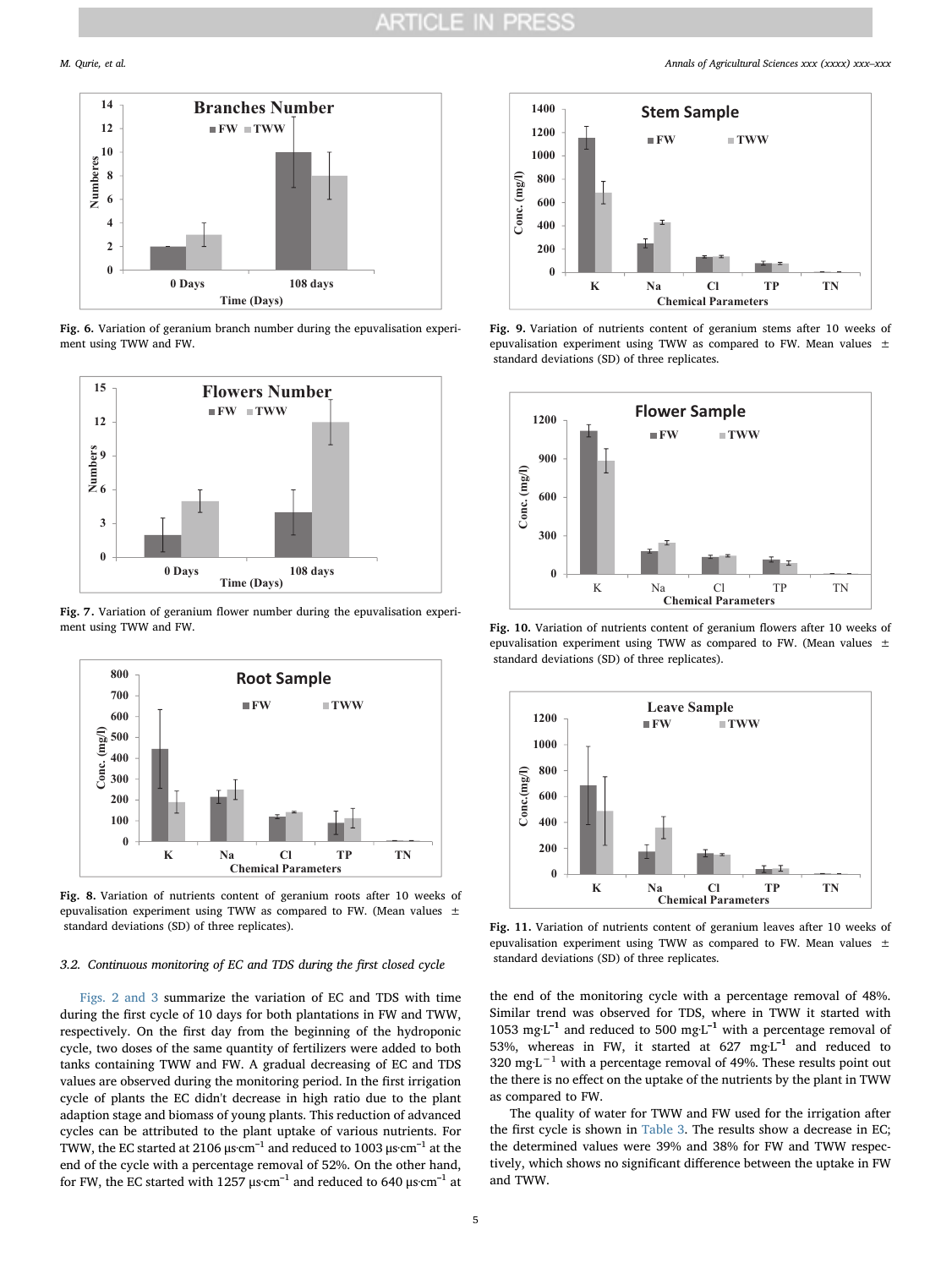The removal efficiency for TDS was equal between FW and TWW (39%), for COD and BOD the removal percentages were 41% and 28% for FW and 59% and 60% for TWW, respectively,

The removal percentage in TWW of suspended solids was 100% equal to that of FW, the influent was  $13 \text{ mgL}^{-1}$  and  $78$  for FW and TWW, respectively and the effluent was 0 for both types of water. The  $PO_4^{-3}$  percentage removal value was 99% in FW and 79% in TWW, and the TN and  $K^+$  values were 97% and 40%, respectively.

The water quality analysis for the same experiment using Rosemary plant irrigated with secondary treated effluent STE and fresh water indicates that rosemary plants can be used as a polisher of STE with a removal efficiency of 24%, 26% and 13% for BOD, TDS and COD, respectively (Ourie et al., 2019).

### 3.3. Plant growth parameters

Plant growth parameters were monitored during and at the end of the growing period (plant height, fresh weight, dry weight, branches number and flowers number). The plants grew very well in hydroponic system. During the season of plantation, the heights of geranium plants measured are summarized in [Fig. 4](#page-3-1) whereas the fresh weight and dry weight results are summarized in [Fig. 5](#page-3-2). The plant height was found to increase normally with time. There was no significant difference between the plant height in the case of TWW and FW treatments. No significant change of fresh and dry weight of geranium plants in both types of water. [Figs. 6 and 7](#page-4-0) summarize the number of plant branches and the average number of flowers for Geranium plants in FW and TWW, respectively, at the beginning and the end of the cycle. The plant growth parameter obtained for the geranium plants are in a good agreement with the Rosemary results obtained using secondary treated wastewater and fresh water irrigation using the same technology; all Plant growth parameters (plant height, fresh weight, and dry weight and average number of branching) were increased in Rosemary plants irrigated with STE and FW ([Qurie et al., 2019\)](#page-5-3).

### 3.4. Chemical composition of plant tissues

Geranium plants were harvested after the end of plantation, then dried, and separated into roots, stems, flowers and leaves. Finally, the samples were digested for chemical analysis of various nutrients content  $(K^+$ , Na<sup>+</sup>, Cl<sup>−</sup>, TP and TN). The results are shown in [Figs. 8](#page-4-1)–11.

Inspection of these figures reveals that potassium had the highest concentration of all chemical contents in roots, stems, flowers and leaves ranging between 445 mg·g<sup>−1</sup> to 1155 mg·g<sup>−1</sup> in FW plantations, and 190 mg·g $^{-1}$  to 885 mg·g $^{-1}$  in TWW plantations. Total nitrogen was found at low concentration in roots, stems, flowers and leaves, which ranges between 4 mg·g<sup>−1</sup> to 5 mg·g<sup>−1</sup> in FW and TWW plantations. Total phosphorous concentration were found between 40 mg·g<sup>-1</sup> to 115 mg·g<sup>-1</sup> in FW plantations with the lowest concentration found in leaves and the highest concentration found in flowers. For TWW plants, the lowest concentration was found in leaves with a value of 45 mg·g<sup>-1</sup> , whereas the highest valued was found in roots with a value of 113 mg·g<sup>-1</sup>. Chloride concentration in FW plantations ranged between 120 mg·g<sup>-1</sup> to 162 mg·g<sup>-1</sup>, with the lowest concentration found in roots and the highest found in leaves. The highest concentration of Cl<sup>−</sup> in TWW plantations was found in leaves (151 mg·g<sup>-1</sup>) and the lowest concentration was found in stems (137 mg·g<sup>-1</sup>). The sodium concentrations range was 175 mg·g<sup>-1</sup> in leaves and 250 mg·g<sup>-1</sup> in stems. The chemical tissue analysis of Rosemary plant using the same technique revealed that Nitrogen was accumulated in higher amounts compared to the other macronutrients in all parts of the rosemary plants. Low sodium content ranging between 1.63 and 2.82 mg·g<sup>-1</sup> was found almost equal in plants irrigated with STE or FW. No particular accumulation of chloride was observed in the roots, stems and leaves of the rosemary plants. The geranium chemical tissue analysis showed low Nitrogen concentration for both water irrigations. The K uptake was higher in Rosemary than Geranium according to accumulation of K in the different parts of the plants [\(Qurie et al., 2019\)](#page-5-3). This indicates that there is a different nutrient uptake in both plants.

The above results point out that the application of Epuvalisation technique fulfilled a multi-objectives of achieving sustainable environment, economic and social benefits that can be implemented in many countries including Palestine. Furthermore, this work demonstrates that the epuvalisation system is simple, flexible, easy to use and manage, low cost, with high tertiary purification efficiency that can be used as a good alternative for small communities.

Geranium plants showed a good efficiency in term of adaptation, purification of treated wastewater with added value of plant production. The observed reduction of organic matter (COD, BOD), suspended and dissolved solids with subsequent decrease in electrical conductivity further reflect this conclusion.

### 4. Conclusions and recommendation

This study has showed that utilizing the Epuvalisation technology in the plantation of Geranium plants fulfilled the goal of maintaining sustainable environment with low cost technology and social benefits. This research demonstrated that Geranium plants enjoy great efficiency in terms of STE polishing and considerable reduction in TDS, COD and BOD. The biological growth parameters of the Geranium and the chemical analysis of roots, stems and leaves revealed that irrigation with both STE and FW is comparable. Therefore, it can be safe to state that Geranium plants can be planted with great efficiency utilizing the Epuvalisation technology.

This study has proved no negative impact on the operation of the wastewater treatment plant or on the environment. However, the results revealed an improvements of the treated wastewater quality. Therefore, our recommendation is to incorporate the Epuvalisation technology for further purification of the secondary treated water that is generated from the wastewater plant.

#### References

- <span id="page-5-2"></span>Abu-Madi, M., Al-Sa'[ed, R., 2009. Towards sustainable wastewater reuse in the middle](http://refhub.elsevier.com/S0570-1783(19)30041-7/rf0010) [east and north Africa. J. Sustain. Dev. 2, 1475](http://refhub.elsevier.com/S0570-1783(19)30041-7/rf0010)–1481.
- <span id="page-5-0"></span>Abu-Madi, M., Braadbaart, O., Al-Sa'[ed, R., Alaerts, G., 2003. Willingness of farmers to](http://refhub.elsevier.com/S0570-1783(19)30041-7/rf0005) [pay for reclaimed wastewater in Jordan and Tunisia. Water Science & Technology](http://refhub.elsevier.com/S0570-1783(19)30041-7/rf0005) [Water Supply, VHL Search Portal Information and Knowledge for Health. 3, 115](http://refhub.elsevier.com/S0570-1783(19)30041-7/rf0005)–122.
- <span id="page-5-1"></span>[Alsharif, K., Feroz, E., Klemer, A., Raab, R., 2008. Governance of water supply systems in](http://refhub.elsevier.com/S0570-1783(19)30041-7/rf9000) [the Palestinian Territories: A data envelopment analysis approach to the management](http://refhub.elsevier.com/S0570-1783(19)30041-7/rf9000) [of water resources. J. Environ. Manage. 87, 80](http://refhub.elsevier.com/S0570-1783(19)30041-7/rf9000)–94.
- <span id="page-5-11"></span>[Eaton, A.D., Greenberg, A.E., Rice, E.W., 2005. Standard Methods for Examination of](http://refhub.elsevier.com/S0570-1783(19)30041-7/or0005) [Water and Wastewater Analysis, 21st. American Public Health Association,](http://refhub.elsevier.com/S0570-1783(19)30041-7/or0005) [Washington DC, USA.](http://refhub.elsevier.com/S0570-1783(19)30041-7/or0005)
- <span id="page-5-12"></span>[Gericke, S., Kurmies, B., 1952. Die Kolorimetrische Phosphors-AurebestimmungMit](http://refhub.elsevier.com/S0570-1783(19)30041-7/rf0015) [Ammonium-Vanadat-Molybdate und ihrAnwendung in drtp](http://refhub.elsevier.com/S0570-1783(19)30041-7/rf0015)flanzenanalyse. Z. Pfl[anzenahr. Dung. Bodenkd 59, 235](http://refhub.elsevier.com/S0570-1783(19)30041-7/rf0015)–247.
- <span id="page-5-13"></span>[Haddad, M., Mizyed, N., 2011. Evaluation of various hydroponic techniques as decen](http://refhub.elsevier.com/S0570-1783(19)30041-7/rf0020)[tralised wastewater treatment and reuse systems. Int. J. Environ. Studies. 68,](http://refhub.elsevier.com/S0570-1783(19)30041-7/rf0020) 461–[476](http://refhub.elsevier.com/S0570-1783(19)30041-7/rf0020).
- <span id="page-5-6"></span>[Hyden, A., 2006. Aeroponic and hydroponic systems for medicinal herb, rhizome, and](http://refhub.elsevier.com/S0570-1783(19)30041-7/rf9010) [root crops. HortScience 41, 536](http://refhub.elsevier.com/S0570-1783(19)30041-7/rf9010)–538.
- <span id="page-5-10"></span>Khalid, K.A., 2009. Infl[uence of water stress on growth, essential oil and chemical com](http://refhub.elsevier.com/S0570-1783(19)30041-7/rf0025)position of herb (Ocimum. basilicum [L.\). Int. Agrophys. 20, 289](http://refhub.elsevier.com/S0570-1783(19)30041-7/rf0025)–296.
- <span id="page-5-9"></span>[Ng, H.Y., Lee, L.Y., Ong, S.L., Tao, G., Viawanath, B., 2008. Treatment of RO brine](http://refhub.elsevier.com/S0570-1783(19)30041-7/rf0035)–to[wards sustainable water reclamation practice. Wat. Sci. Tech. 58, 931](http://refhub.elsevier.com/S0570-1783(19)30041-7/rf0035)–936.
- <span id="page-5-5"></span>[Papadopoulos, I., Chimonidou, D., Polycarpou, P., Savvides, S., 2007. Irrigation of ve](http://refhub.elsevier.com/S0570-1783(19)30041-7/rf0040)getables and fl[owers with treated wastewater. In: Lamaddalena, N., Bogliotti, C.,](http://refhub.elsevier.com/S0570-1783(19)30041-7/rf0040) [Todorovic, M., Scardigno, A. \(Eds.\), Irrigation of Vegetable and Flowers With Treated](http://refhub.elsevier.com/S0570-1783(19)30041-7/rf0040) [Wastewater. Water Saving in Mediterranean Agriculture and Future Research Needs.](http://refhub.elsevier.com/S0570-1783(19)30041-7/rf0040) [vol. 2. CIHEAM, Bari, pp. 163](http://refhub.elsevier.com/S0570-1783(19)30041-7/rf0040)–171.
- <span id="page-5-4"></span>[Qurie, M., Abbadi, J., Scrano, L., Mecca, G., Bufo, S.A., Karaman, R., 2013. Inland](http://refhub.elsevier.com/S0570-1783(19)30041-7/rf0045) [treatment of the brine generated from reverse osmosis advanced membrane waste](http://refhub.elsevier.com/S0570-1783(19)30041-7/rf0045)[water treatment plant using epuvalisation system. Int. J. Mol. Sci. 14, 13808](http://refhub.elsevier.com/S0570-1783(19)30041-7/rf0045)–13825.
- <span id="page-5-3"></span>[Qurie, M., Daghra, S., Khamis, M., Kanan, A., Barghouthi, Z., Karaman, R., 2019.](http://refhub.elsevier.com/S0570-1783(19)30041-7/rf0050) Rosemary (Rosmarinus officinalis[\) plants irrigation with secondary treated e](http://refhub.elsevier.com/S0570-1783(19)30041-7/rf0050)ffluents [using epuvalisation technology. Net J Agric Sci 7, 69](http://refhub.elsevier.com/S0570-1783(19)30041-7/rf0050)–77.
- <span id="page-5-7"></span>[Rababah, A., Al-Shuha, A., 2009. Hydroponics reducing e](http://refhub.elsevier.com/S0570-1783(19)30041-7/rf9015)ffluent's heavy metals discharge. [Water Sci. Technol. 59, 175](http://refhub.elsevier.com/S0570-1783(19)30041-7/rf9015)–183.
- <span id="page-5-8"></span>[Rajeswara Rao, B.R., Kaul, P.N., Mallavarapu, G.R., Ramesh, S., 1996. E](http://refhub.elsevier.com/S0570-1783(19)30041-7/rf0055)ffect of seasonal